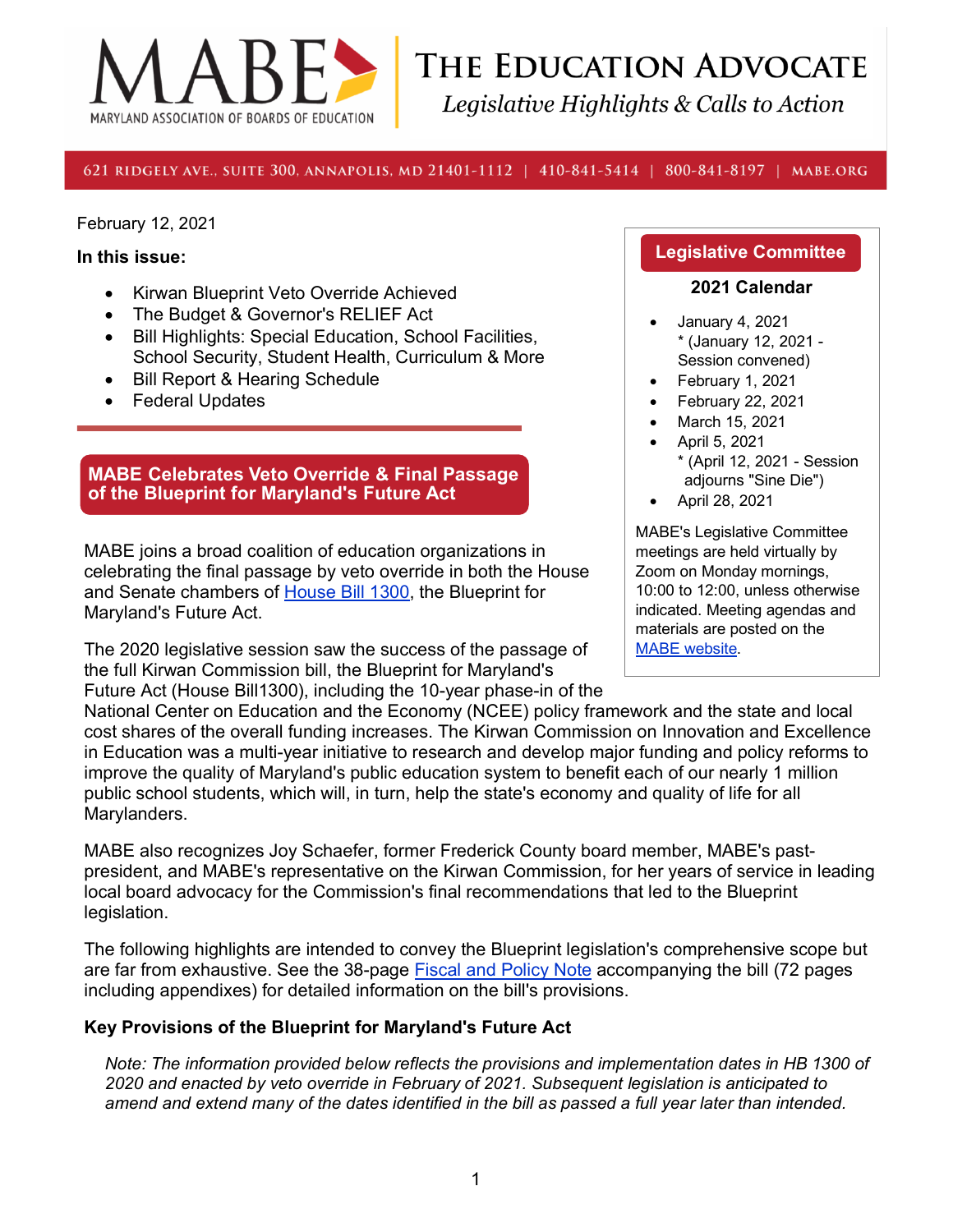- **Foundation Formula** The foundation formula grant is altered such that the count of students to be funded is the greater of (1) the prior year full-time equivalent (FTE) enrollment and (2) the three-year moving average of FTE enrollment. The target per-pupil foundation amount is increased over the current law to specified amounts for each year from fiscal 2022 to 2033. The funding weights are altered for special education, compensatory education, and English learner (EL) (formerly limited English proficient) grants is phased-in as specified through fiscal 2030.
- **Concentration of Poverty Grants** The bill provides concentration of poverty grants in fiscal 2021 and each subsequent year to qualifying schools based on the percentage of free and reduced-price meal eligible students. Each school receives a personnel grant to employ a community school coordinator with specified qualifications and provide full-time coverage by at least one health care practitioner. Per-pupil grants are provided for each school following the completion of an assessment of the needed services. All eligible schools must establish a community school to provide wrap-around services to all children enrolled in the school.
- **Maintenance of Effort and Local Share** Each year, the county government is required to appropriate funds to the local board of education equivalent to at least the same per-pupil level as in the prior year (maintenance of effort, or MOE), or its required local share – whichever is greater. The fiscal 2022 appropriation, the per-pupil MOE level each year is based upon the greater of (1) the prior year FTE enrollment and (2) the three-year moving average of FTE enrollment.
- **Career Ladder for Educators and National Board Certification** A four-level career ladder must be implemented by each county board of education by July 1, 2023. Level one is a Statecertified teacher. Level two is a teacher pursuing a Master's Degree, 30 credits of a State board-approved program of study, or National Board Certification (NBC).
- **Salary Increases** Local boards must also demonstrate to the Accountability and Implementation Board by July 1, 2024, that teachers in the county received at least a 10% salary increase over the preceding five-year period. By fiscal 2027, all teachers must receive a salary of at least \$60,000.
- **Model Curriculum** MSDE, in consultation with experienced teachers, must develop specified curriculum standards and curriculum resources that include specified elements and meet established standards for each subject at each grade level, building on one another in logical sequence in core subjects. MSDE must submit the curriculum resources and curriculum standards developed to the State Board of Education for adoption.
- **College & Career Readiness** The State board must adopt a College and Career Ready Standard (CCR standard) specified in English language arts, mathematics, and, when practicable, science. MSDE must develop and begin to implement a plan to publicize the standards by January 1, 2021. With the 2020-2021 school year, each student must be assessed by 10th grade and by a State board approved method to determine whether the student meets the CCR standard.
- **College & Career Readiness Pathways** Beginning in the 2023-2024 school year, each local board must provide all students who meet the CCR standard with access to the following post-CCR pathways, at no cost to the student or the student's parents, including the cost of any fees: (1) a competitive entry college preparatory program; (2) a program that allows a student, through an early college program or dual enrollment at a student's high school and an institution of higher education to earn an associate's degree or at least 60 credits, as specified; and (3) a robust set of CTE programs.
- **Prekindergarten** The Prekindergarten Supplemental Grant in current law for four-year-olds enrolled in full-day prekindergarten is extended by one year through fiscal 2022. In fiscal 2023, a new funding formula for voluntary full-day prekindergarten for four-year-olds and three-yearolds from low-income families is phased-in. Low income is defined as at or below 300% of the federal poverty level (approximately \$79,000 for a family of four). Expansion of full-day prekindergarten will first be focused on making full-day prekindergarten available for all fouryear-olds from low-income families. These half-day slots are being converted into full-day slots,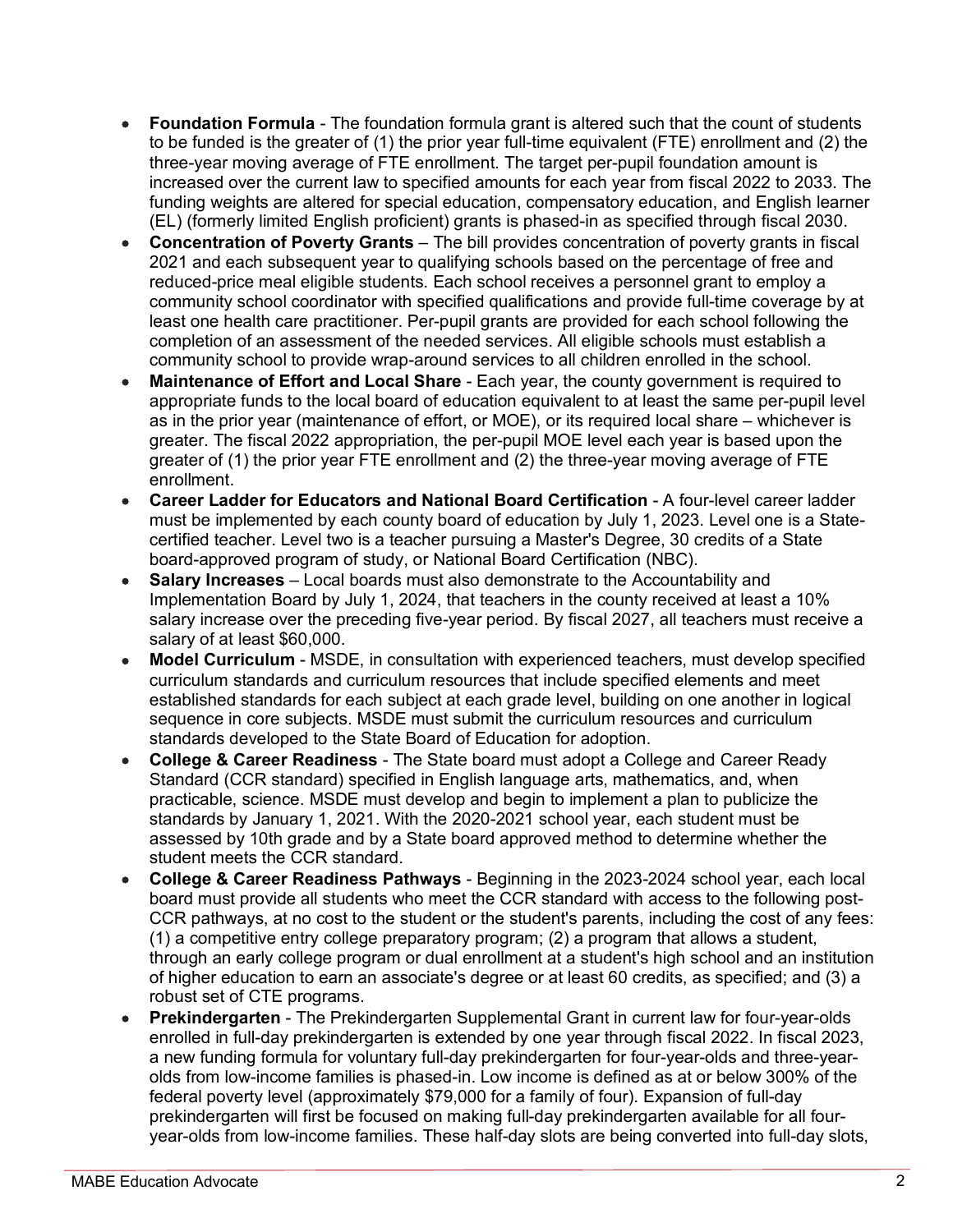and new slots are coming online. This will occur at the same time as full-day prekindergarten is expanded gradually for three-year-olds from low-income families.

- **Judy Centers & Family Support Centers** Funding is provided for nine additional Judy Centers annually in each of fiscal 2021 through 2025, 18 additional centers annually in fiscal 2026 through 2030, culminating in 135 new Judy Centers by fiscal 2030. The governor must appropriate \$275,000 for each additional Judy Center, and the state must prioritize increasing the number of Judy Centers in Title I communities. Funding is also provided for additional Family Support Centers in each fiscal 2021 through 2029, resulting in 30 additional centers.
- **Accountability and Implementation Board** The AIB is established as an independent unit of State government designed to hold other government units accountable for implementing the Blueprint and evaluating the Blueprint outcomes during the implementation period.
- **Expert Review Teams** The Expert Review Team Program, administered by MSDE, will deploy teams of teachers and other experts to specific schools to determine whether the Blueprint is being successfully implemented. If progress is insufficient, the team will work collaboratively to find reasons and solutions. Deployment of these teams will prioritize the lowest and lower performing schools in the state and the highest performing schools.
- **Estimated General Fund Revenues and Projected Education Funding Deficit** The bill specifies that if estimated general fund revenues as reported by the Board of Revenue Estimates (BRE) in March and December of a calendar year beginning December 1, 2020, decrease by more than 7.5%, then the annual increases in education funding required by the Act will be limited to inflation as specified.

Again, the [Fiscal and Policy Note](https://mgaleg.maryland.gov/2020RS/fnotes/bil_0000/hb1300.pdf) and funding tables on the [bill information page for HB 1300](https://mgaleg.maryland.gov/mgawebsite/Legislation/Details/hb1300/?ys=2020rs) contain much more detailed information. The details concerning implementation timelines will also change relative to legislation to adjust for the year delay in the legislation taking effect.

More information on the Kirwan Commission's work, including the Commission's [Report](http://dls.maryland.gov/pubs/prod/NoPblTabMtg/CmsnInnovEduc/2019-Interim-Report-of-the-Commission.pdf) issued in January 2019, the [National Center on Education and the Economy \(NCEE\) Framework,](http://ncee.org/9buildingblocks/) the Blueprint legislation passed in 2019 (Senate Bill 1030), which has provided significant funding aligned with the Blueprint, and MABE's testimony throughout the process, is available on MABE's [priority issue page](https://www.mabe.org/adequacy-funding/) on the Kirwan Commission and Blueprint for Maryland's Future.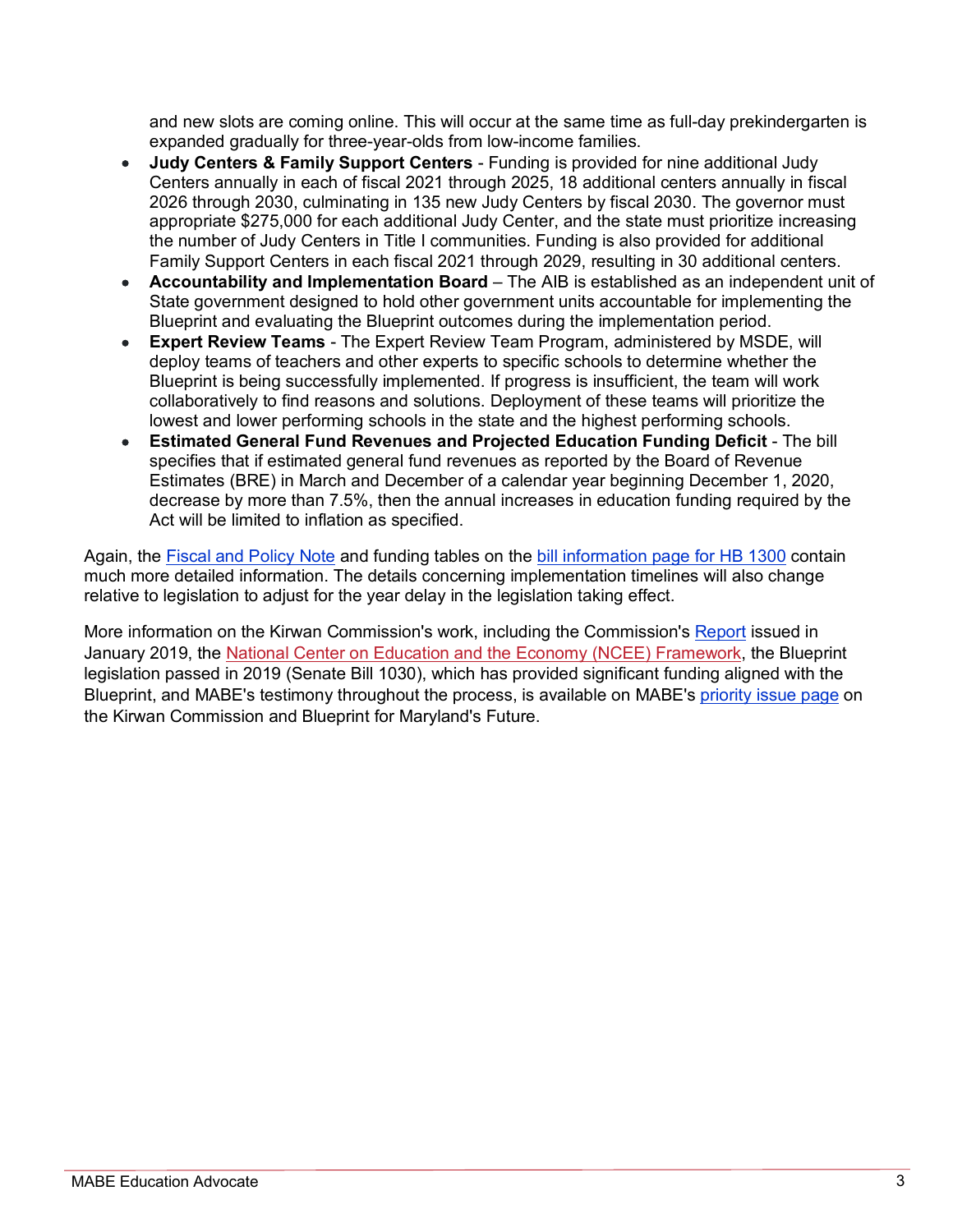### **Blueprint Alignment in the Governor's Budget**

During the debate on the final passage of the veto override on the Blueprint bill, Senator Guy Guzzone, Chair of the Senate Budget and Taxation Committee, emphasized that the Governor's State Budget Bill for FY 2022, introduced as House Bill 588, is aligned with and generously supportive of the key components of the Blueprint for Maryland's Future Act.

Senator Guzzone outlined the governor's enormous investments for concentration of poverty grants (for community schools), teacher salary grants, tutoring (transitional supplemental instruction), special

| <b>Blueprint for Maryland's Future Fund Expenditures</b><br><b>Fiscal 2021-2022</b><br>(\$ in Millions) |         |         |                   |
|---------------------------------------------------------------------------------------------------------|---------|---------|-------------------|
|                                                                                                         | 2021    | 2022    | <b>Difference</b> |
| <b>Hold Harmless Grants*</b>                                                                            | \$0.0   | \$213.7 | \$213.7           |
| <b>Concentration of Poverty Grants</b>                                                                  | 65.2    | 71.9    | 6.7               |
| <b>Teacher Salary Incentives</b>                                                                        | 75.0    | 75.0    | 0.0               |
| <b>Transitional Supplemental Instruction</b>                                                            | 23.0    | 174.6   | 151.6             |
| <b>Mental Health Services Coordinators</b>                                                              | 2.0     | 2.0     | 0.0               |
| <b>Special Education Grants</b>                                                                         | 65.5    | 65.5    | 0.0               |
| Prekindergarten Supplemental Grants                                                                     | 64.0    | 53.7    | $-10.4$           |
| <b>Early Education</b>                                                                                  | 45.6    | 54.7    | 9.2               |
| <b>Prekindergarten Expansion Grants</b>                                                                 | 26.6    | 26.6    | 0.0               |
| <b>MSDE Innovative Programs**</b>                                                                       | 9.4     | 9.4     | 0.0               |
| <b>Teacher Collaborative Grants</b>                                                                     | 2.5     | 2.5     | 0.0               |
| <b>MHEC Teaching Fellows Scholarship</b>                                                                | 2.0     | 2.0     | 0.0               |
| <b>Declining Enrollment Grants</b>                                                                      | 7.6     | 0.0     | $-7.6$            |
| <b>Blueprint Outreach</b>                                                                               | 0.3     | 0.0     | $-0.3$            |
| <b>Medicaid Direct Certification Initiative</b>                                                         | 0.2     | 0.0     | $-0.2$            |
| Total                                                                                                   | \$388.8 | \$751.6 |                   |

education, prekindergarten, early education, and other programs. The chart below displays how the governor's proposed budget invests Blueprint funds.

#### Source: [Dept. of Legislative Services \(DLS\) Fiscal Briefing \(January 25, 2021\)](https://mgaleg.maryland.gov/Pubs/BudgetFiscal/2021_Fiscal_Briefing.pdf)

### **Education Aid Added to Governor's COVID RELIEF Bill**

[Senate Bill 496,](https://mgaleg.maryland.gov/mgawebsite/Legislation/Details/sb0496) Governor Hogan's "Recovery for the Economy, Livelihoods, Industries, Entrepreneurs, and Families (RELIEF) Act," including an amendment adding \$100 million in targeted education aid, has now passed both the Senate and House and will take effect immediately upon the governor's signature.

As introduced, this emergency Hogan Administration bill (1) provides up to \$750 in economic impact payments to a taxpayer who claims the state earned income tax credit in specific tax years; (2) exempts from the State income tax the unemployment insurance (UI) benefits received by an individual; (3) authorizes certain businesses to retain an increased sales and use tax vendor credit; (4) excludes fiscal 2020 and 2021 from the multi-year lookback periods generally used to establish employer UI taxes each year; (5) exempts from the State income tax certain coronavirus relief payments; and (6) authorizes the Department of Commerce to convert certain business loans into grants.

The Senate Budget & Taxation Committee heard the bill on January 26 and, on January 27, considered and approved amendments to add \$520 million in additional targeted funding. Although the initial bill did not include education-related provisions, the Senate amendments include \$100 million in education aid; \$50 million for summer school, and \$50 million for costs related to school reopening/return to in-person instruction: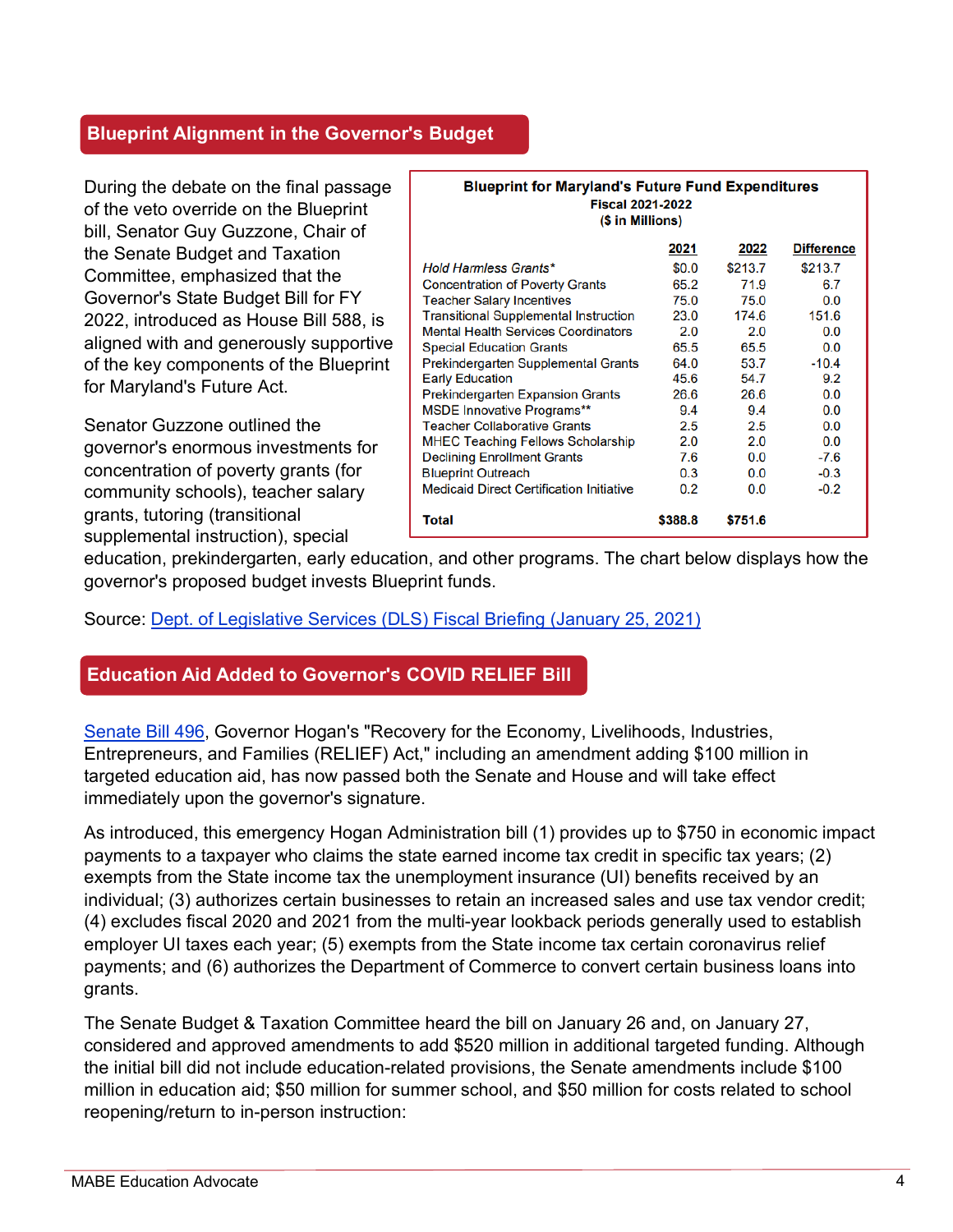- \$50,000,000 to the county boards of education to provide eight weeks of summer school or tutoring services during the summer, provided that the amounts shall be distributed proportionally to the number of public-school students who qualify for free or reduced-price meals in the county as compared to the number of total public school students who are eligible for free or reduced-price meals in the state; and
- \$50,000,000 to county boards of education to safely move towards delivering in-person education with priority given to special education students, students without reliable broadband service, and students who have shown a need for in-person instruction to succeed. The amounts shall be distributed proportionally to the number of public-school students enrolled in the county compared to the number of total public school students enrolled in the state.

### **Bill Highlights**

MABE is now tracking a record number totaling more than 470 pieces of legislation on issues including curriculum, student health, school facilities, special education, school security, student transportation, employee relations, and much more.

#### **Special Education**

[HB0273](http://mgaleg.maryland.gov/mgawebsite/Legislation/Details/hb0273?ys=2021RS) [\(SB0266\)](http://mgaleg.maryland.gov/mgawebsite/Legislation/Details/sb0266?ys=2021RS) - **Education - Voluntary Ethical Special Education Advocate Certificate Program -** Requiring the State Department of Education to establish the Voluntary Ethical Special Education Advocate Certificate Program on or before July 1, 2022, for administration of a voluntary certificate program for ethical special education advocates. MABE Position: No Position

[HB0405](http://mgaleg.maryland.gov/mgawebsite/Legislation/Details/hb0405?ys=2021RS) - **Special Education - Judicial Actions - Attorney's Fees and Related Costs -** Authorizing a court to award reasonable attorney's fees and related costs to the parent of a child with a disability who is the prevailing party in a certain special education proceeding. MABE Position: Oppose

[HB0714](https://mgaleg.maryland.gov/mgawebsite/Legislation/Details/hb0714?ys=2021RS) [\(SB0300\)](https://mgaleg.maryland.gov/mgawebsite/Legislation/Details/sb0300?ys=2021RS) - **Special Education - Learning Continuity Plan – Requirement -** Requiring an individualized education program to include a learning continuity plan to be implemented for students with disabilities during emergency conditions beginning October 1, 2021. MABE Position: Oppose

[HB0715](https://mgaleg.maryland.gov/mgawebsite/Legislation/Details/hb0715?ys=2021RS) **- Public Schools - Self-Contained Special Education Classrooms - Use of Video Recording Devices -** Requiring each county board of education, beginning in the 2021-2022 school year, to install at least one video recording device in each self-contained special education classroom. MABE Position: Oppose

[HB0716](https://mgaleg.maryland.gov/mgawebsite/Legislation/Details/hb0716?ys=2021RS) [\(SB0371\)](https://mgaleg.maryland.gov/mgawebsite/Legislation/Details/sb0371?ys=2021RS) - **Special Education – Individualized Education Programs – Educational Evaluations -** Altering the circumstances under which a parent may request an independent educational evaluation of a child with a disability at public expense to include a parent who submits a certain request to a local school system and the local school system does not respond within 30 days after the date the request was received or, on approval and under certain circumstances, the educational evaluation meeting does not occur within 60 days after the date the request was received. MABE Position: No Position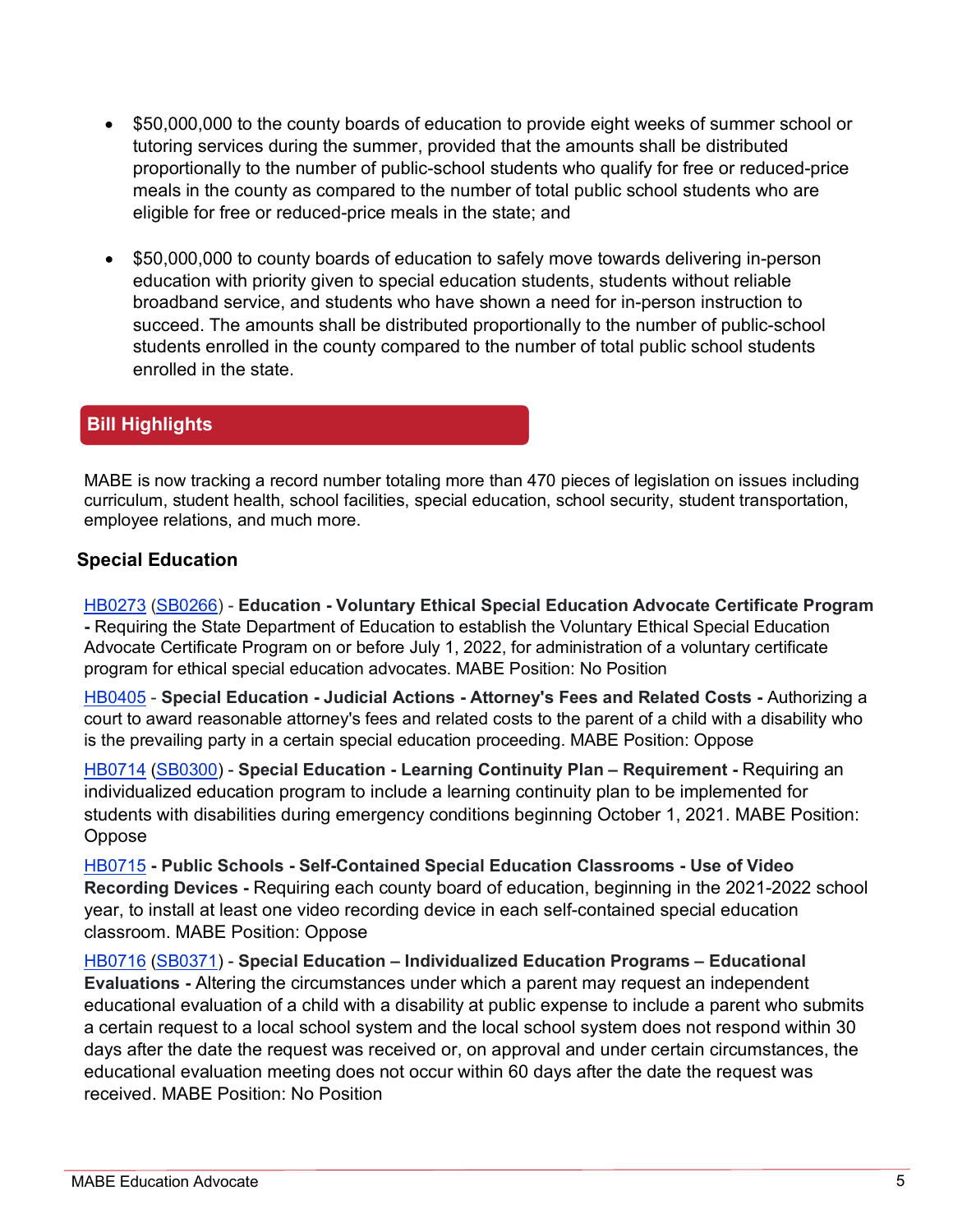[HB0724](https://mgaleg.maryland.gov/mgawebsite/Legislation/Details/hb0724?ys=2021RS) [\(SB0209\)](https://mgaleg.maryland.gov/mgawebsite/Legislation/Details/sb0209?ys=2021RS) - **Special Education - Education and Vocational Services - Prolonged School Closure -** Requiring a county board of education to offer and provide to certain disabled and special education students whose schools are subject to a prolonged school closure an option to continue attending school or receiving education services after the student's anticipated graduation date. MABE Position: Oppose (Note: The House and Senate versions are substantially different, with the House version including provisions referenced in the Senate hearing as sponsor amendments. The House version is narrower in scope yet remains a mandate exceeding federal requirements.)

[HB1271](https://mgaleg.maryland.gov/mgawebsite/Legislation/Details/hb1271?ys=2021RS) - **Special Education - Student Evaluation - Identification of Traumatic Brain Injury -** Requiring the initial evaluation of a certain child to determine whether the child requires special education services to include certain questions regarding the history of traumatic brain injury, and requiring these questions to be developed by the State Department of Education in consultation with the State Traumatic Brain Injury Advisory Board. MABE Position: No Position

## **Student Health**

[HB0370](http://mgaleg.maryland.gov/mgawebsite/Legislation/Details/hb0370?ys=2021RS) [\(SB0225\)](http://mgaleg.maryland.gov/mgawebsite/Legislation/Details/sb0225?ys=2021RS) - **Education - Public and Nonpublic Schools - Seizure Action Plans (Brynleigh's Act)** - This bill requires, beginning in the 2022-2023 school year, local boards of education to take specified steps regarding the health care needs of students with a seizure disorder, including requiring each public school to have, as specified, two school employees trained in seizure disorders. Each public school must provide specified annual staff training. The parent or guardian of a student diagnosed with a seizure disorder must collaborate with school personnel to create a seizure action plan and provide medication and authorization as specified. A public school must also provide a seizure education program to all students as specified. A nonpublic school may require trained staff and provide a seizure education program. MABE Position: Oppose

[SB0278](http://mgaleg.maryland.gov/mgawebsite/Legislation/Details/sb0278?ys=2021RS) [\(HB0034\)](http://mgaleg.maryland.gov/mgawebsite/Legislation/Details/hb0034?ys=2021RS) - **State Department of Education and Maryland Department of Health - Maryland School-Based Health Center Standards – Telehealth -** Requiring the State Department of Education and the Maryland Department of Health to authorize a certain health care practitioner at an approved school– based health center to provide health care services through telehealth under certain circumstances. MABE Position: Support

[HB1148](https://mgaleg.maryland.gov/mgawebsite/Legislation/Details/hb1148?ys=2021RS) [\(SB0830\)](https://mgaleg.maryland.gov/mgawebsite/Legislation/Details/sb0830?ys=2021RS) - **Secretary of Health – School–Based Health Centers – Guidelines and Administration of Grants -** Requiring the Secretary of Health, in consultation with the State Department of Education and other stakeholders, to develop guidelines to support the expansion of school-based health centers; requiring the governor to transfer the administration of school-based health center grants from the State Department of Education to the Bureau of Maternal and Child Health within the Maryland Department of Health on or before July 1, 2022; etc. MABE Position: No **Position** 

[SB0427](http://mgaleg.maryland.gov/mgawebsite/Legislation/Details/sb0427?ys=2021RS) [\(HB0205\)](http://mgaleg.maryland.gov/mgawebsite/Legislation/Details/hb0205?ys=2021RS) - **Public Schools - Provision of Menstrual Hygiene Products – Requirement** - Requiring each county board of education to ensure that each public school provides, at no charge to students, menstrual hygiene products via dispensers in the restrooms at the school; requiring a public middle or high school to install menstrual hygiene product dispensers in at least two restrooms on or before October 1, 2021, and certain restrooms on or before August 1, 2025; and requiring a public elementary school to install menstrual hygiene product dispensers in at least one restroom by October 1, 2021. MABE Position: No Position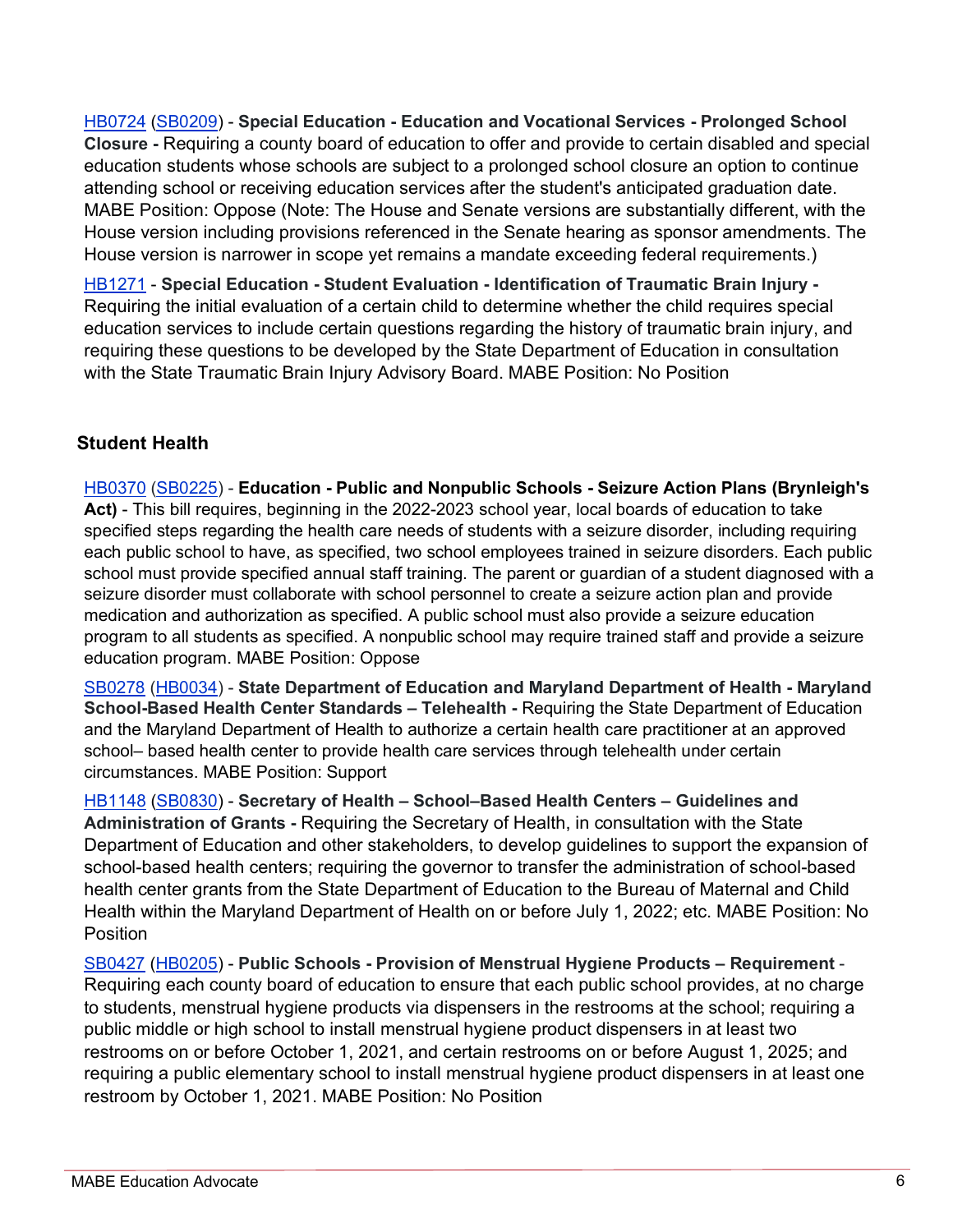[SB0438](http://mgaleg.maryland.gov/mgawebsite/Legislation/Details/sb0438?ys=2021RS) [\(HB0401\)](http://mgaleg.maryland.gov/mgawebsite/Legislation/Details/hb0401?ys=2021RS) - **Public Schools - Pregnant and Parenting Students - Policies and Reports This** bill requires the Maryland State Department of Education (MSDE) to develop a model policy, with specified elements, to support the educational and parenting goals and improve the educational outcomes of pregnant and parenting students. Each local board of education must establish a local policy based on the model policy. MSDE must provide technical assistance to a local board to establish the policies. In addition, the bill requires local boards to adopt policies to require each school to designate a private lactation space in the school that meets specified requirements; require schools to assist and advise pregnant and parenting students with finding safe, affordable, and reliable child care, early education services, and transportation services to and from school; incorporate the attendance policy for pregnant and parenting students as specified; provide for training of school personnel on policy objectives and requirements, and be published in the school system's student handbook. MABE Position: Oppose

## **School Facilities**

[HB0469](http://mgaleg.maryland.gov/mgawebsite/Legislation/Details/hb0469?ys=2021RS) [\(SB0330\)](http://mgaleg.maryland.gov/mgawebsite/Legislation/Details/sb0330?ys=2021RS) - **State-Funded Construction and Major Renovation Projects - Solar Panels – Requirement** - Requiring the State, for certain construction projects and major renovation projects proposed after December 31, 2021, to require that the project be designed, engineered, and constructed in a manner that allows the roof to withstand the weight of solar panels; requiring certain construction projects and major renovation projects to include the installation of the maximum number of solar panels for which the project was designed; requiring the Maryland Green Building Council to provide certain recommendations; etc. MABE Position: Oppose

[HB0583](https://mgaleg.maryland.gov/mgawebsite/Legislation/Details/hb0583?ys=2021RS) [\(SB0414\)](https://mgaleg.maryland.gov/mgawebsite/Legislation/Details/sb0414?ys=2021RS) - **Climate Solutions Now Act of 2021** - This bill makes broad changes to the state's approach to reducing statewide greenhouse gas (GHG) emissions and addressing climate change. Among other things, the bill (1) increases the statewide GHG emissions reduction requirement (from 40% from 2006 levels by 2030 to 60% from 2006 levels by 2030) and requires the state to achieve netzero statewide GHG emissions by 2045; (2) establishes new commissions and working groups; (3) requires the Maryland Department of Labor (MDL) to adopt new energy conservation requirements for buildings and expands and alters the applicability of "high-performance building" standards.

The net-zero energy requirements for a building to meet the definition of "high-performance building" generally do not apply to public school buildings. However, subject to the availability of funding from the Net-Zero School Loan Fund (discussed below), at least one of the schools constructed in each local school system from July 1, 2022, through June 30, 2030, must be constructed to meet net-zero energy requirements. Additionally, any school constructed on or after July 1, 2022, that is not constructed to meet net-zero energy requirements must be solar-ready. "Solar–Ready" means designed, engineered, and constructed so that at least 40% of the roof area is: (i) free from obstructions; and (ii) capable of accepting the installation of solar. Subject to the availability of funding from the Net-Zero School Loan Fund, the state must make no-interest loans to cover the local share of new costs incurred in constructing a new school to meet net-zero energy requirements. MABE Position: No Position

[HB0083](http://mgaleg.maryland.gov/mgawebsite/Legislation/Details/hb0083?ys=2021RS) [\(SB0104\)](http://mgaleg.maryland.gov/mgawebsite/Legislation/Details/sb0104?ys=2021RS) - **Public and Nonpublic Schools - Electric Retractable Room Partitions - Operation Requirements -** Prohibiting public and nonpublic school employees from operating an electric retractable room partition in a school except under certain circumstances; requiring any annual safety review, evaluation, or exercise for school employees in a school building to include information and demonstrations regarding the safe operation of an electric retractable room partition; requiring the State Department of Education to develop and disseminate model safety guidelines on the safe operation of electric retractable room partitions; etc. MABE Position: No Position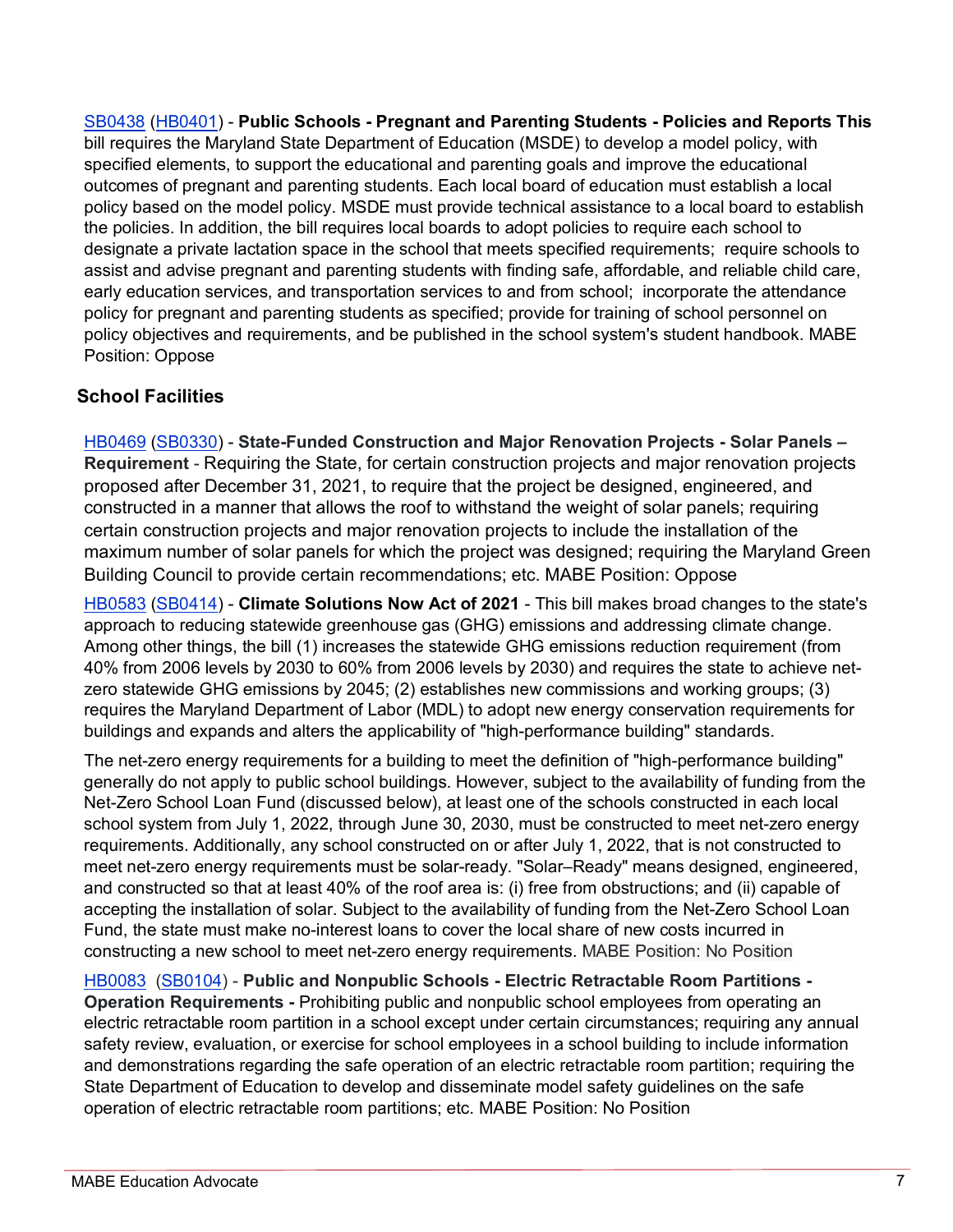[HB0264](http://mgaleg.maryland.gov/mgawebsite/Legislation/Details/hb0264?ys=2021RS) [\(SB0483\)](http://mgaleg.maryland.gov/mgawebsite/Legislation/Details/sb0483?ys=2021RS) - **Solid Waste Management - Organics Recycling and Waste Diversion - Food Residuals** - Requiring a certain person that generates food residuals to separate the food residuals from other solid waste and ensure that the food residuals are diverted from final disposal in a refuse disposal system in a certain manner; applying the requirements of the Act, beginning in certain years, to certain persons that generate certain amounts of food residuals; authorizing a person experiencing undue hardship because of the costs of diverting food residuals to apply to the Department of the Environment for a certain waiver; etc. MABE Position: Oppose (Note: MABE is reviewing sponsor amendments to exempt school systems).

[HB0636](http://mgaleg.maryland.gov/mgawebsite/Legislation/Details/hb0636?ys=2021RS) [\(SB0546\)](http://mgaleg.maryland.gov/mgawebsite/Legislation/Details/sb0546?ys=2021RS) - **School Buildings - Drinking Water Outlets - Elevated Level of Lead (Safe School Drinking Water Act) -** Altering the definition of "elevated level of lead" for purposes of certain provisions of law requiring the periodic testing for the presence of lead in drinking water outlets in occupied public and nonpublic school buildings; and requiring by August 1, 2022, a school to take certain remedial measures on a drinking water outlet tested on or before June 1, 2021, if the test indicated a concentration of lead that was more than five parts per billion but less than 20 parts per billion. MABE Position: No Position (MABE opposed this bill in past sessions, but in light of growing support for the five ppb standard and advocacy for the bill in Annapolis, is taking no position on the bill as reintroduced with the amendments adopted in the Senate in 2020).

[SB0551](https://mgaleg.maryland.gov/mgawebsite/Legislation/Details/sb0551?ys=2021RS) - **School Construction Incentive Act of 2021 -** Requiring an eligible cost of public school construction or capital improvement project to include costs relating to certain planning, design, and analysis; requiring the Interagency Commission on School Construction to establish a certain incentive program for certain school construction and renewal projects; providing for the calculation of the incentive, including an increase in the State share percentage and a decrease in the local share percentage of school construction and renewal costs; etc. MABE Position: Oppose

# **School Security**

[HB0496](http://mgaleg.maryland.gov/mgawebsite/Legislation/Details/hb0496?ys=2021RS) - **Primary and Secondary Education - Mental Health Services - Expansion (Counselors Not Cops Act)** - This bill repeals the \$10 million mandated State funding for school resource officers (SRO) and adequate law enforcement coverage after fiscal 2022 and instead requires the governor, beginning in fiscal 2023, to include \$10 million in the State budget to enhance school-based mental and behavioral health services for students. It also expands the membership of the School Safety Subcabinet Advisory Board, requires the Senate President and Speaker of the House to appoint the chair of the advisory board, alters the definition of school security employee, and requires specified reports by recipients of the grant funding mandated by the bill. The State Board of Education must develop regulations to implement the bill. MABE Position: Oppose

[HB0522](http://mgaleg.maryland.gov/mgawebsite/Legislation/Details/hb0522?ys=2021RS) - **Public Schools - School Resource Officers - Prohibited Conduct** -Prohibiting a school administrator or official or a school safety coordinator from directing a school resource officer to enforce certain discipline-related policies, rules, regulations, or procedures; prohibiting a school resource officer from unilaterally enforcing certain discipline-related policies, rules, regulations, or procedures; and requiring a specialized curriculum for use in the training of school resource officers to include training in conduct that is prohibited. MABE Position: Support

[HB1089](https://mgaleg.maryland.gov/mgawebsite/Legislation/Details/hb1089?ys=2021RS) **- Primary and Secondary Education – Expansion of Mental Health Services and Prohibition of School Resource Officers (Police–Free Schools Act) -** Repealing certain provisions of law relating to the establishment of the Baltimore City School Police Force; prohibiting a local school system from contracting with certain law enforcement agencies for a certain purpose; prohibiting a local school system from establishing its own police force; altering certain functions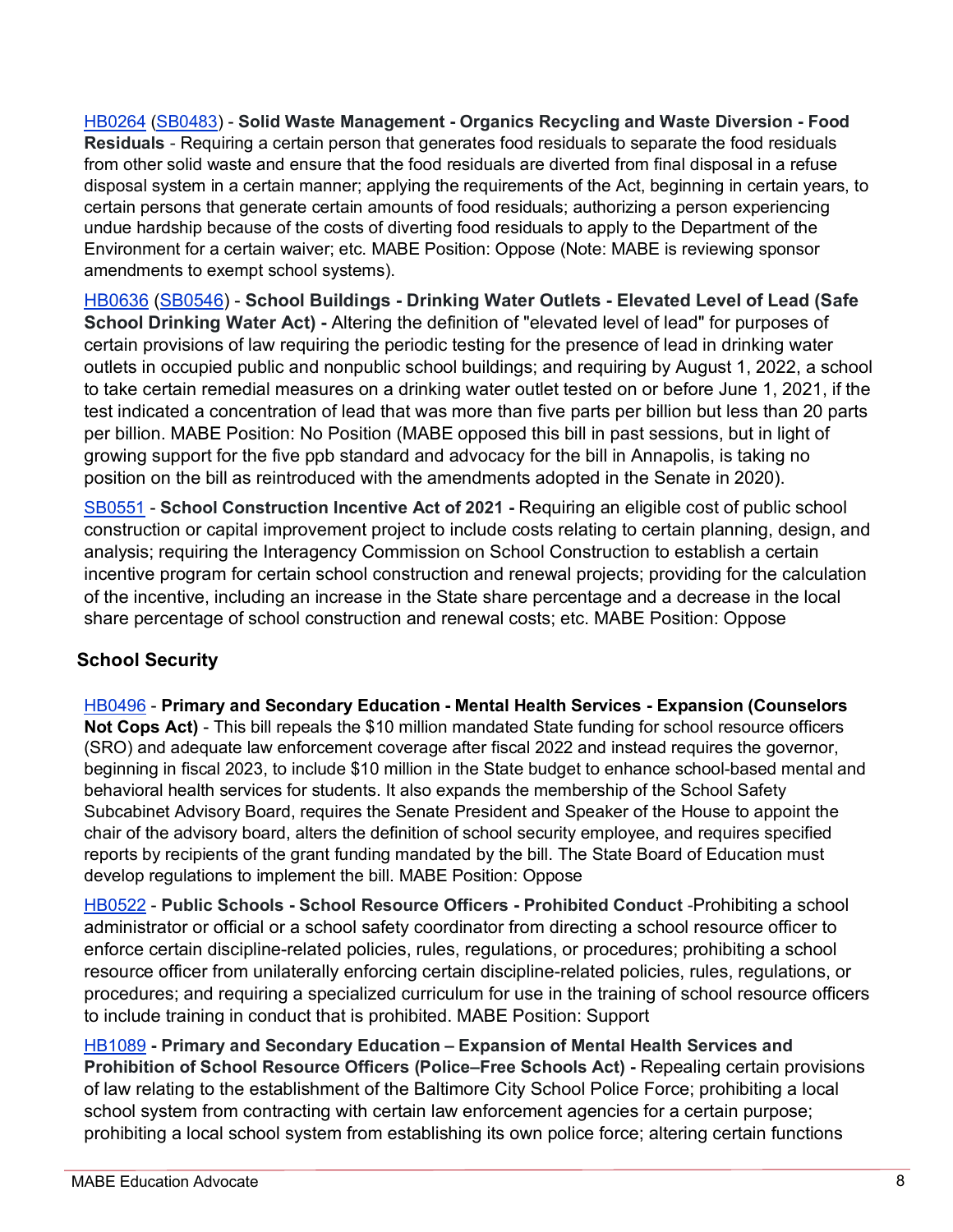and duties of the Maryland Center for School Safety to require the Center to analyze certain data, to certify certain law enforcement coverage, and to submit a certain report; etc. MABE Position: Oppose

[SB0245](http://mgaleg.maryland.gov/mgawebsite/Legislation/Details/sb0245?ys=2021RS) - **Public Schools - School Resource Officers - Requirements and Prohibitions -** Prohibiting a school resource officer from entering a school building except if summoned by a school administrator or official to respond to an emergency involving violence or the threat of violence, etc. MABE Position: Oppose

[HB0700](https://mgaleg.maryland.gov/mgawebsite/Legislation/Details/hb0700?ys=2021RS) - **Education - Disruption of School Activities - Repeal of Prohibition -** Repealing a provision of law prohibiting a person from willfully disturbing or otherwise willfully preventing the orderly conduct of activities, administration, or classes of any institution of elementary, secondary, or higher education. MABE Position: Oppose

### **Employee Relations**

[HB0373](http://mgaleg.maryland.gov/mgawebsite/Legislation/Details/hb0373?ys=2021RS) - **Education - Child Abuse and Sexual Misconduct Prevention - Hiring Emergent Employees -** Authorizing the hiring of an emergent employee by a county board of education or nonpublic school for a period not to exceed 60 days pending a review of an individual's employment history for applicants who will have direct contact with minors; authorizing a county board or nonpublic school to take certain actions within the 60–day period; authorizing a certain appeal following a certain decision; authorizing a county board or nonpublic school to share a certain employment history review with other county boards and nonpublic schools; etc. MABE Position: Support

[HB0909](https://mgaleg.maryland.gov/mgawebsite/Legislation/Details/hb0909?ys=2021RS) [\(SB0165\)](https://mgaleg.maryland.gov/mgawebsite/Legislation/Details/sb0165?ys=2021RS) - **Maryland Healthy Working Families Act – Applicability -** Providing that the Maryland Healthy Working Families Act does not apply to employees of a county board of education who are called to work on an as-needed basis, can reject or accept the shift offered by the county board of education, and are not guaranteed to be called on to work by the county board of education. MABE Position: Support

[SB0813](https://mgaleg.maryland.gov/mgawebsite/Legislation/Details/sb0813?ys=2021RS) [\(HB1199\)](https://mgaleg.maryland.gov/mgawebsite/Legislation/Details/hb1199?ys=2021RS) - **Workers' Compensation - Occupational Disease Presumptions - COVID-19 -** Providing that certain covered employees who are suffering from the effects of severe acute respiratory syndrome coronavirus two are presumed, under certain circumstances, to have an occupational disease the was suffered in the line of duty or course of employment and is compensable in a certain manner; etc. "Education Worker" means an individual whose primary place of employment is a school or institution of higher education. "Education Worker" includes teachers, paraprofessional educators, support workers, administrative personnel, maintenance workers, and food service workers. MABE Position: Oppose

[SB0860](https://mgaleg.maryland.gov/mgawebsite/Legislation/Details/sb0860?ys=2021RS) - **Workers' Compensation - COVID-19 Occupational Disease Presumption - Public School Employees -** Establishing that, under certain circumstances, public elementary and secondary school employees in the state are presumed to have an occupational disease that is compensable under workers' compensation law after a certain positive test or diagnosis for COVID-19; providing that a certain presumption may be rebutted with certain evidence; and terminating the Act after July 31, 2022. MABE Position: Oppose

[HB1322](https://mgaleg.maryland.gov/mgawebsite/Legislation/Details/hb1322?ys=2021RS) - **Primary and Secondary Education - School Personnel - Prohibition on Retaliation for Not Returning to In-Person Instruction and Work -** Prohibiting the Governor, the State Superintendent of Schools, the State Board of Education, a county superintendent, and a county board of education from disciplining, suspending, terminating, or otherwise retaliating against school personnel who choose not to return to a school building for in-person instruction during the 2020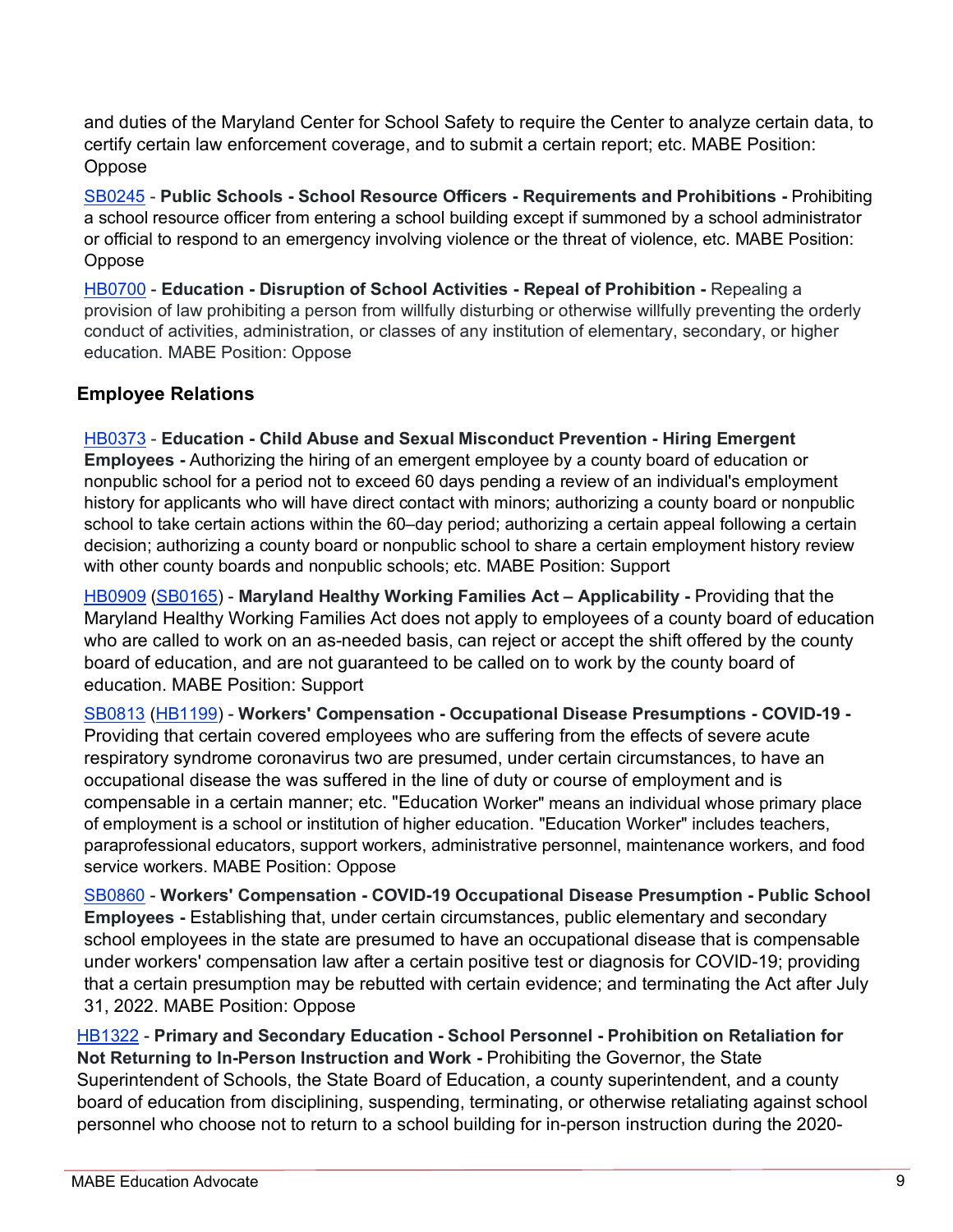2021 school year; requiring the State Board and county boards to allow certain school personnel to instruct and work remotely to the extent practicable during the 2020-2021 school year; etc. MABE Position: Oppose

# **Transportation**

[SB0448](http://mgaleg.maryland.gov/mgawebsite/Legislation/Details/sb0448?ys=2021RS) [\(HB0072\)](http://mgaleg.maryland.gov/mgawebsite/Legislation/Details/hb0072?ys=2021RS) - **County Boards of Education - Student Transportation – Vehicles** - Authorizing a county board of education to provide transportation to and from school for certain students using a vehicle other than a Type I or Type II school vehicle when a school vehicle cannot reasonably be provided; and requiring the State Department of Education, in consultation with county boards of education and the Motor Vehicle Administration, to adopt regulations establishing minimum vehicle and driver safety standards for alternate student transportation. MABE Position: Support

# **Curriculum & Programs**

[HB0612](http://mgaleg.maryland.gov/mgawebsite/Legislation/Details/hb0612?ys=2021RS) [\(SB0496\)](http://mgaleg.maryland.gov/mgawebsite/Legislation/Details/sb0496?ys=2021RS) - **Recovery for the Economy, Livelihoods, Industries, Entrepreneurs, and Families (RELIEF) Act** - Providing certain financing during fiscal years 2021 and 2022 for the purpose of relieving the adverse effects of the coronavirus pandemic; etc. MABE Position: Support as Amended to include \$100 million in education funding.

[HB0713](https://mgaleg.maryland.gov/mgawebsite/Legislation/Details/hb0713?ys=2021RS) [\(SB0409\)](https://mgaleg.maryland.gov/mgawebsite/Legislation/Details/sb0409?ys=2021RS) - **County Boards of Education - Therapy Dogs - Policy for Handling and Use in Schools -** Requiring a county board of education to allow the use of therapy dogs in public schools in the county; requiring each therapy dog used in a public school to be accompanied by a handler; and requiring each county board to adopt a policy with certain guidelines for the use and handling of therapy dogs in public schools in the county. MABE Position: Support w/Amendments (Initially opposed; shifted to requesting amendments to make authorizing rather than mandatory by amending "shall" to "may").

[HB0824](https://mgaleg.maryland.gov/mgawebsite/Legislation/Details/hb0824?ys=2021RS) [\(SB0231\)](https://mgaleg.maryland.gov/mgawebsite/Legislation/Details/sb0231?ys=2021RS) - **Public Schools - Cyber Safety Guide and Training Course - Development, Implementation, and Reporting -** Requiring the State Department of Education, the Behavioral Health Administration within the Maryland Department of Health, the Maryland Center for School Safety, and the Department of Information Technology jointly to develop and publish a cyber safety guide and training course on safe Internet, social media, and technology usage for certain students, parents, and school employees to be implemented beginning in the 2022-2023 school year; requiring the guide to be posted on certain websites; etc. MABE Position: Support w/Amendments (Initially opposed; shifted to requesting amendments to remove the provisions mandating reporting on student credit/certification completion and teacher accreditation).

[HB0011](http://mgaleg.maryland.gov/mgawebsite/Legislation/Details/hb0011?ys=2021RS) - **Public Schools - African American History - Development of Content Standards and Implementation –** Requiring the State Board of Education, by December 1, 2021, to develop content standards for African American history to be included in certain State standards for social studies; requiring the content standards to include certain topics; requiring each county board of education to develop and implement certain age-appropriate curriculum guides for African American history subject to certain content standards; requiring each public school in the state, by the 2022–2023 school year, to implement an African American history curriculum; etc. MABE Position: No Position

[HB0916](https://mgaleg.maryland.gov/mgawebsite/Legislation/Details/hb0916?ys=2021RS) - **Education - Public Middle and High Schools - Financial Literacy Curriculum and Graduation Requirement -** Requiring the State Department of Education to update the Maryland State Curriculum for Personal Financial Literacy Education and financial literacy standards to include content related to student loans and taxes; requiring the State Board to develop curriculum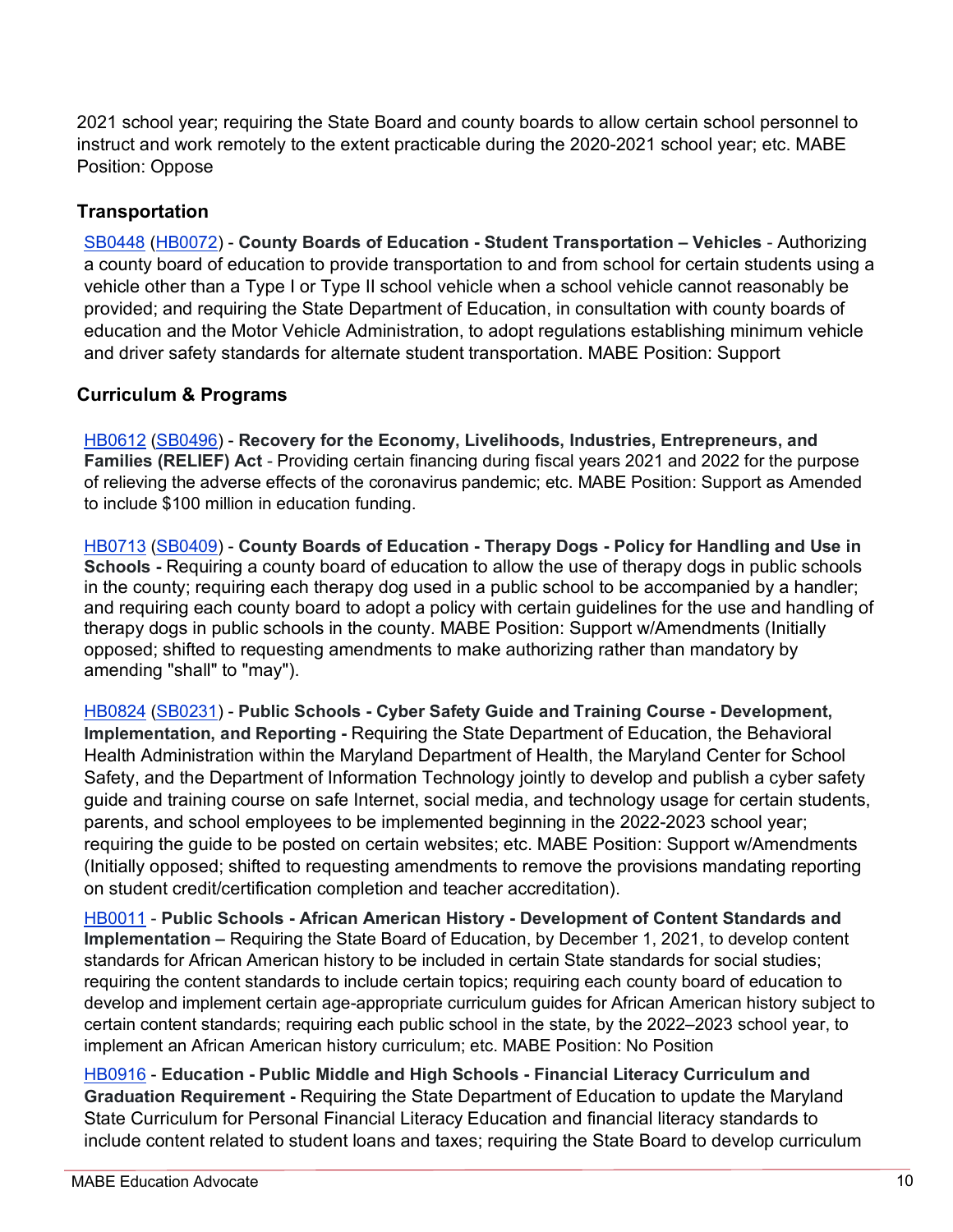content for middle and high school courses in financial literacy; requiring students to complete a financial literacy course in order to graduate from a public middle or high school; etc. MABE Position: Oppose

[HB1299](https://mgaleg.maryland.gov/mgawebsite/Legislation/Details/hb1299?ys=2021RS) - **Education - Public High Schools - Financial Literacy Curriculum and Graduation Requirement -** Requiring the State Board of Education to develop curriculum content for a halfsemester-long course in financial literacy; requiring each county board of education to implement the financial literacy curriculum content in every public high school in the county, and requiring students to complete a course in financial literacy in order to graduate from a public high school. MABE Position: Oppose

[SB0664](https://mgaleg.maryland.gov/mgawebsite/Legislation/Details/sb0664?ys=2021RS) [\(HB0096\)](http://mgaleg.maryland.gov/mgawebsite/Legislation/Details/hb0096?ys=2021RS) - **Education - High School Graduation Requirements - Applications for Student Financial Aid -** Requiring public high school students, beginning in the 2022-2023 school year, to confer with a high school guidance counselor or other designated representative regarding certain financial aid applications as a requirement for graduation; etc. MABE Position: Support w/Amendments

# **Digital Divide**

[HB0097](http://mgaleg.maryland.gov/mgawebsite/Legislation/Details/hb0097?ys=2021RS) [\(SB0066\)](http://mgaleg.maryland.gov/mgawebsite/Legislation/Details/sb0066?ys=2021RS) - **Department of Housing and Community Development - Office of Digital Inclusion - Established (Digital Connectivity Act of 2021)** - Establishing the Office of Digital Inclusion in the Department of Housing and Community Development to ensure that every resident of the state is supported by high-quality broadband Internet service at an affordable price, and has the tools necessary to use and take advantage of the Internet; requiring the governor to appoint the Director of the Office; requiring the Office to develop, by July 1, 2022, a statewide plan to ensure all State residents have the ability to connect to reliable broadband Internet by December 31, 2029; etc. MABE Position: Support

# **Charter Schools**

[HB0665](http://mgaleg.maryland.gov/mgawebsite/Legislation/Details/hb0665?ys=2021RS) - **Education - Public Charter Schools - Virtual Learning Programs -** Altering the definition of "public charter school" to include a virtual learning program; defining "virtual learning program" as a program of instruction that provides a significant portion of its curriculum and delivers a significant portion of its instruction to its students by teachers in an interactive learning environment through the Internet; etc. MABE Position: Oppose

# **Liability**

[HB0508](http://mgaleg.maryland.gov/mgawebsite/Legislation/Details/hb0508?ys=2021RS) [\(SB0210\)](http://mgaleg.maryland.gov/mgawebsite/Legislation/Details/sb0210?ys=2021RS) - **COVID-19 Claim - Civil Immunity** - Providing civil immunity from liability for a COVID-19 claim to a person who acts in compliance with certain statutes, rules, regulations, executive orders, and agency orders, unless the person acted with gross negligence or intentional wrongdoing; providing that certain deviations from certain statutes, rules, regulations, executive orders, and agency orders do not deny a person civil immunity provided for under the Act; limiting the effect of the civil immunity provided for under the Act; etc. MABE Position: Support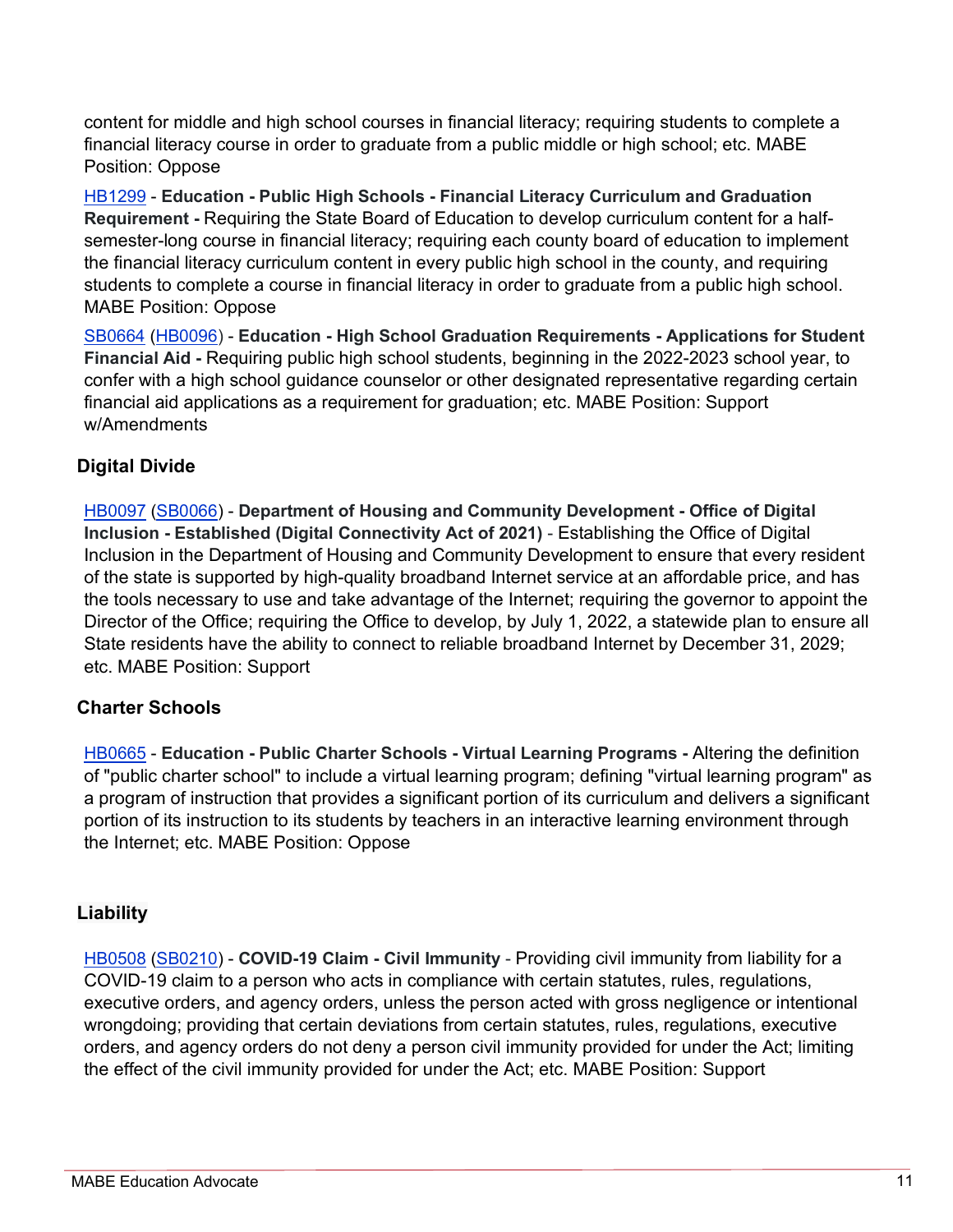## **Bill Report**

A [Bill Report](https://www.mabe.org/wp-content/uploads/2021/02/February-12-2021-Bill-Report-FINAL-ICR-1.pdf) and [Hearing Schedule](https://www.mabe.org/wp-content/uploads/2021/02/02.12.2021-Bill-Hearing-Schedule-Final-ICR.pdf) containing MABE's positions and the status of all the bills we are tracking is available on the MABE website and updated weekly during Session.

### **Federal Updates**

Weekly updates on federal legislation and agency actions are available on [MABE's Federal](https://www.mabe.org/advocacy/federal-advocacy-center/)  [Advocacy Center.](https://www.mabe.org/advocacy/federal-advocacy-center/)

Lawmakers in the House of Representatives took the first steps to pass major components of President Biden's [American Rescue Plan.](https://www.whitehouse.gov/briefing-room/legislation/2021/01/20/president-biden-announces-american-rescue-plan/) This \$1.9 trillion proposal seeks to comprehensively respond to the ongoing pandemic. Based on the very narrow majority of Democrats, the majority is making use of a legislative process, known as "budget reconciliation," to pass this proposal with simple majorities in both chambers – a move that would circumvent a likely Republican filibuster in the Senate (Republicans last used it in 2017 to pass the [Tax Cuts and Jobs Act\)](https://www.congress.gov/bill/115th-congress/house-bill/1/text/eh). Last week, both the House and the Senate took the first steps in this process by passing separate budget resolutions. These resolutions provided instructions to the committees of jurisdiction to develop legislation that aligns with President Biden's pandemic relief plan.

This week, several House Committees moved forward with these efforts. On Tuesday, February 9, the House Education and Labor Committee marked up [legislation](https://edlabor.house.gov/imo/media/doc/ANS_CommitteePrint(ReconciliationDirectives).pdf) that would provide nearly \$130 billion in additional emergency aid for the K-12 community. These funds would be distributed via the existing Elementary and Secondary School Emergency Relief [\(ESSER\)](https://oese.ed.gov/offices/education-stabilization-fund/elementary-secondary-school-emergency-relief-fund/) funding stream. All the current allowable uses of funds and related requirements for the ESSER fund would apply except that:

- States would be required to set aside at least five percent of their ESSER allocation to support evidence-based interventions that address learning loss; and
- School districts receiving funds would be required to use at least 20 percent of their local allocation for similar activities to address student learning loss.

In addition to these changes, the bill would also explicitly tie the treatment of these funds to existing requirements in the Every Student Succeeds Act (ESSA), delineating how to share resources with nonpublic schools (a provision known as equitable services). The bill would also require states and local school districts to adhere to both a Maintenance of Equity and a Maintenance of Effort provision. These requirements would compel States and districts to maintain previous spending levels and prevent additional reductions of funding to fall on districts serving students most in need in exchange for this funding.

The committee considered over 30 amendments on Tuesday during a 13-hour markup hearing, which did not significantly change the underlying bill. The legislation was passed along party lines, 27-21, and was sent back to the House Budget Committee to be included in a single legislative package later.